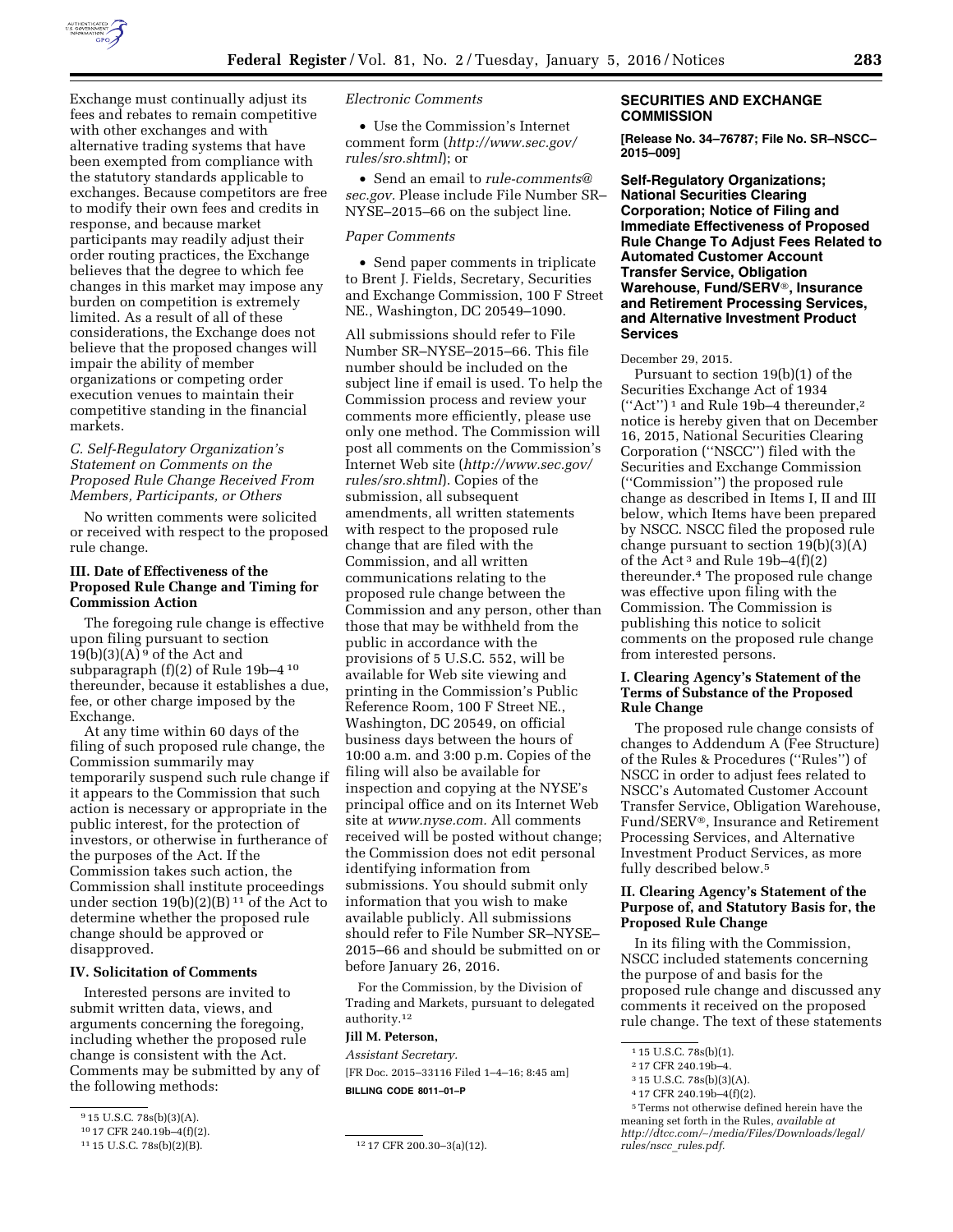may be examined at the places specified in Item IV below. NSCC has prepared summaries, set forth in sections A, B, and C below, of the most significant aspects of such statements.

*(A) Clearing Agency's Statement of the Purpose of, and Statutory Basis for, the Proposed Rule Change* 

#### 1. Purpose

Fee Changes for Automated Customer Account Transfer Service

The proposed rule change would adjust fees associated with NSCC's Automated Customer Account Transfer Service (''ACATS'') in order to align these fees with the costs of providing these services. ACATS is a nonguaranteed service offered by NSCC that enables its Members to effect automated transfers of customer accounts among themselves.6 Currently, the anticipated revenue for ACATS for 2016, based on revenue for the service in 2015 and the existing fee structure, is not expected to meet the budgeted expenses associated with providing this service. The proposed fee adjustments would allow NSCC to meet expenses associated with this service, which include costs of maintenance, future development projects, and amortization of past enhancements to the service.

Therefore, NSCC is proposing to increase the following fees: (1) Fee for transfer initiation input, per submission, from \$0.15 to \$0.18; (2) settling fee for assets received, per item settled, from \$0.05 to \$0.06; (3) fee for adding, changing or deleting assets from a record, per asset entered, from \$0.05 to \$0.06; (4) fee for each receive/deliver instruction, per instruction issued, from \$0.10 to \$0.12; and (5) fee for each account transfer reject, per full account per side, from \$1.00 to \$1.20.

#### Fee Changes for Obligation Warehouse

The proposed rule change would also adjust fees associated with NSCC's Obligation Warehouse (''OW''), a nonguaranteed, automated service that tracks, stores, and maintains unsettled ex-clearing and failed obligations, as well as obligations exited from NSCC's Continuous Net Settlement (''CNS'') system, non-CNS ACATS Receive and Deliver Instructions, Balance Orders, and Special Trades, as such terms are defined in the Rules.7 The OW service provides transparency, serves as a central storage of open (*i.e.*, failed or unsettled) broker-to-broker obligations,

and allows users to manage and resolve exceptions in an efficient and timely manner.

NSCC is proposing to adjust the fee for matching within OW to align this fee with the fees charged for matching through NSCC's Real Time Trade Matching platform through which fixed income securities (corporate and municipal bonds, and unit investment trusts) are validated and matched.8 Therefore, NSCC is proposing to increase the fee for matching within OW from \$0.75 to \$0.85.

NSCC is also proposing to align the fees associated with closing obligations from OW. Obligations that are identified as eligible for NSCC's CNS service may be closed from OW to be processed through CNS, for a fee of \$0.20. Obligations may also be closed from OW as a result of the Reconfirmation and Pricing Service (''RECAPS''), for a fee of \$0.20. Obligations may also be closed from OW if paired off with other obligations in the same CUSIP, pursuant to NSCC's Pair Off function, for a \$1.50 fee.9 Finally, obligations may be closed from OW if they are settled through NSCC's Envelope Settlement Service, and currently no fee is charged for this service.10 Therefore, NSCC is proposing to align each of these fees by (1) increasing the fees for closing obligations that are processed through CNS or as a result of RECAPS processing from \$0.20 to \$0.35, (2) decreasing the fee for closing obligations in connection with the OW Pair Off service from \$1.50 to \$0.35, and (3) adding a fee for closing obligations that settle through its Envelope Settlement Service for \$0.35.

Finally, NSCC is proposing to adjust the fee charged to the recipient of a delivery notification request advisory that informs the recipient that the submitting party has acknowledged that an OW obligation between those parties has settled, if that notification is aged two days or older (''Aged Delivery Advisories''); and the fee charged to the recipient of a pending cancel request advisory that requests that the recipient cancel a previously compared OW obligation, if that request is aged two days or older (''Aged Cancel Advisories''). NSCC is proposing to increase these fees from \$2.00 to \$2.50. NSCC is also proposing to adjust the fee charged to the recipient of a comparison advisory that requests that the recipient

affirm the comparison of an obligation, if that advisory is aged five days or older (''Aged Comparison Advisories''). NSCC is proposing to increase this fee from \$5.00 to \$5.50.

The proposed increase in fees for Aged Delivery Advisories, Aged Cancel Advisories, and Aged Comparison Advisories would encourage more timely action by the recipients of these advisories, which, in turn, would reduce the frequency of these fees and align the fees associated with the OW service with the costs of delivering that service to NSCC's Members.

#### Fee Changes for Fund/SERV

The proposed rule change would also reduce the transaction fees associated with NSCC's Fund/SERV (''Fund/ SERV'') service, a non-guaranteed service offering within NSCC's Mutual Fund Services that enables its members to process and settle mutual fund transactions through automated, standardized formats and a centralized platform.11 NSCC is proposing to reduce Fund/SERV transaction fees from \$0.07 to \$0.06, per side, per order or transfer request, as it has determined that the reduction aligns these fees with the costs of providing this service.

#### Fee Changes for Insurance and Retirement Processing Services

The proposed rule change would also adjust the fee schedule, as well as introduce new fees, associated with NSCC's Insurance and Retirement Processing Services (''I&RS''), as more fully described below. NSCC's I&RS is a suite of non-guaranteed services that enables its members to exchange information, and settle payments, with respect to insurance products, retirement plans or programs, and other benefit plans or programs.12 NSCC proposes the following changes for the reasons described below:

*Implement Monthly Membership Fee*—NSCC proposes to introduce a \$250 minimum monthly account fee for all I&RS accounts. NSCC would waive this minimum fee if the aggregate transaction and other service fees attributable to I&RS activity in a given month equals or exceeds \$250. The proposed change is intended to

<sup>6</sup>*See* Rule 50 (Automated Customer Account Transfer Service) of NSCC's Rules, *supra* note 5.

<sup>7</sup>*See* Rule 51 (Obligation Warehouse) and Procedure IIA (Obligation Warehouse), *supra* note 5.

<sup>8</sup>*See* Section C of Procedure II (Trade

Comparison and Recording Service), *supra* note 5. 9*See* Section E of Procedure IIA (Obligation Warehouse), *supra* note 5.

<sup>10</sup>*See* Rule 9 (Envelope Settlement Service) and Procedure IIA (Obligation Warehouse), *supra* note 5.

<sup>11</sup>*See* Rule 52 (Mutual Fund Services), A (Fund/ Serv), and Addendum D (Statement of Policy/ Envelope Settlement Service, Mutual Fund Services, Insurance and Retirement Processing Services and Other Services Offered by the Corporation), *supra* note 5.

<sup>12</sup>*See* Rule 57 (Insurance and Retirement Processing Services) and Addendum D (Statement of Policy/Envelope Settlement Service, Mutual Fund Services, Insurance and Retirement Processing Services and Other Services Offered by the Corporation), *supra* note 5.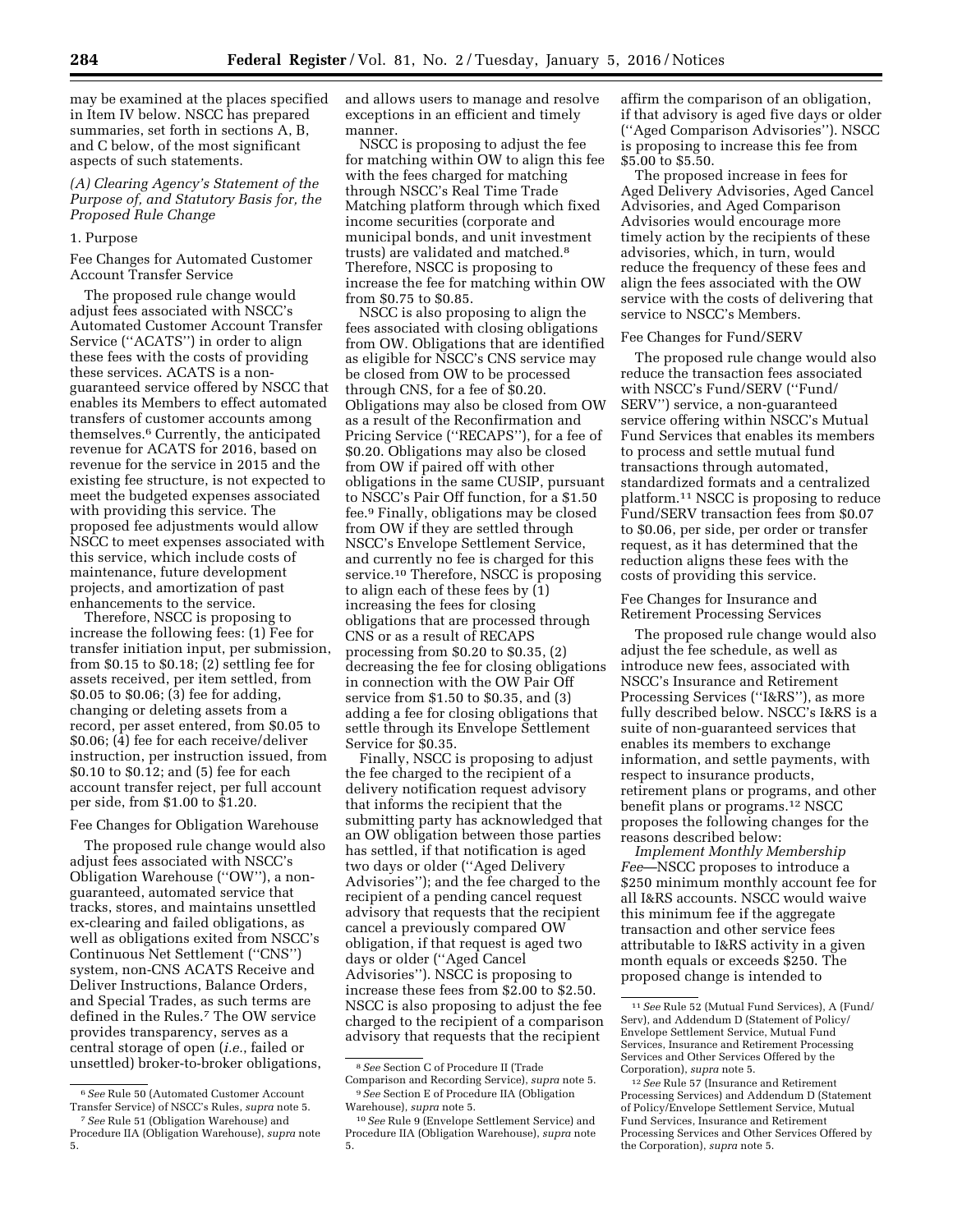encourage I&RS activity with respect to dormant I&RS accounts.

*Implement Multiple Destination Fee*— NSCC proposes to charge members directing NSCC to deliver I&RS files to more than two destinations an additional monthly fee. NSCC members directing NSCC to deliver I&RS files to three or four destinations would be charged an additional \$50 per month, per I&RS product. NSCC members directing NSCC to deliver I&RS files to five or more destinations would be charged an additional \$100 per month, per I&RS product. The proposed change would align the fees charged with the cost of providing these products and services to members with multiple file destinations.

*In Force Transactions (''IFT'') Adjustments*—IFT is an I&RS offering that automates data processing with respect to ''in force'' policy transactions among participating NSCC members. In force policy transactions are transactions that take place after the underlying insurance contract has become effective. NSCC proposes the

following adjustments to the IFT product offering:

• *Eliminate Broker Identification Number (''BIN'')/Representative of Record (''REP'') Incentives.* Currently, NSCC members who utilize IFT's BIN/REP product are given a monthly credit of up to \$350 toward their BIN/REP charges, as well as a 30% credit of their BIN/REP transaction costs to be applied to NSCC fees with respect to other I&RS products. These BIN/REP credit programs were originally implemented in 2009 to encourage growth and adoption of the BIN/ REP product. As BIN/REP is now widely utilized, the proposed change would eliminate these incentive credits.

• *Reduce REP Change Request Fee.* The current fee for REP change requests is \$0.65, per transaction, per side. The proposed change would reduce this fee to \$0.35, per transaction, per side. The proposed change is consistent with the fees currently charged for similar I&RS transactions.

• *Introduce New IFT Transaction Functionality Fees.* NSCC proposes to introduce the fees applicable to three new IFT transaction functionalities: Policy Administration Inquiries would be \$0.35 (per inquiry/per side); Policy Administration Requests would be \$1.25 (per inquiry/per side); and Death Notification Requests would be \$1.25 (per request/per side).

*Implement IFT Tiered Pricing Program (other than BIN/REP).* NSCC proposes to implement a new tiered pricing program, which includes member directed activity level designations correlating to identified monthly minimum fees. The proposed change is intended to incentivize greater use of the IFT product by discounting transaction fees after once [*sic*] the chosen level's minimum monthly fee has been met for higher activity level designations. Set forth below are the transaction fees that would apply to IFT transactions (not including BIN/REP) until the Minimum Monthly Fee is met for the chosen Activity Level (as reflected in the chart below). Thereafter, the transaction fees would be as reflected in the chart. Thus, the transaction fees applicable to Level 1 designations are the same whether before meeting the Minimum Monthly Fee of \$1,000 or after. However, Level 2 or Level 3 designations will benefit from discounted fees per transaction once their Minimum Monthly Fee is met.

| $\frac{1}{2}$ \$1.25 (per request, per side).<br>$\frac{1}{2}$ \$1.25 (per request, per side).<br>\$1.25 (per request, per side). | \$1.25 (per request, per side).     |
|-----------------------------------------------------------------------------------------------------------------------------------|-------------------------------------|
| Minimum monthly                                                                                                                   | Fee per transaction<br>over minimum |

| <b>Activity level</b>                  | Minimum monthly<br>fee    | Fee bel transaction<br>over minimum<br>requests/inquiries |
|----------------------------------------|---------------------------|-----------------------------------------------------------|
| Level<br>Level <sub>2</sub><br>∟evel 3 | \$1,000<br>3,000<br>5,000 | \$1.25/\$0.35<br>\$1.00/\$0.28<br>\$0.75/\$0.21           |

Fee Changes for Alternative Investment Product Services

The proposed rule change would also adjust the fee schedule associated with NSCC's Alternative Investment Product (''AIP'') Services, a non-guaranteed processing platform for the exchange of information and settlement of payments with respect to alternative investment products such as hedge funds, funds of hedge funds, commodities pools, managed futures, and real estate investment trusts.13 NSCC proposes the following changes for the reasons described below:

*Reduce Fee for Higher Volume Eligible AIP Product Account Transfers*—Currently, there is no transaction activity with respect to higher volume Eligible AIP Product transfers. To encourage activity, NSCC proposes to reduce higher volume Eligible AIP Product transfer fees from \$1.50 per transaction to \$0.50 per transaction.

*Reduce Fee for Lower Volume Eligible AIP Product Fee Trades*—Currently, there is no transaction activity with respect to lower volume Eligible AIP Product trades. To encourage activity, NSCC proposes to reduce lower volume Eligible AIP Product trade fees from \$30 per trade to \$10 per trade.

the Corporation), *supra* note 5. 14 15 U.S.C. 78q–1(b)(3)(D). <sup>14</sup> 15 U.S.C. 78q–1(b)(3)(D). *Increase AIP Distributor Cap*—The AIP Distributor cap of \$50,000 per calendar year with respect to certain

initially introduced to encourage AIP adoption by broker/dealers and has been successful. The cap continues to be an effective enticement for additional activity, but NSCC believes it should be increased to align AIP fees with the cost of providing the service. Accordingly, NSCC is proposing to increase the AIP Distributor cap from \$50,000 per calendar year to \$250,000 per calendar year.

No other changes to the Rules are contemplated by this proposed rule change. The proposed changes would take effect on January 1, 2016.

## 2. Statutory Basis

Section  $17A(b)(3)(D)$  of the Act<sup>14</sup> requires that NSCC's Rules provide for the equitable allocation of reasonable

<sup>13</sup>*See* Rule 53 (Alternative Investment Product Services and Members) and Addendum D (Statement of Policy/Envelope Settlement Service, Mutual Fund Services, Insurance and Retirement Processing Services and Other Services Offered by the Corporation), supra note 5.